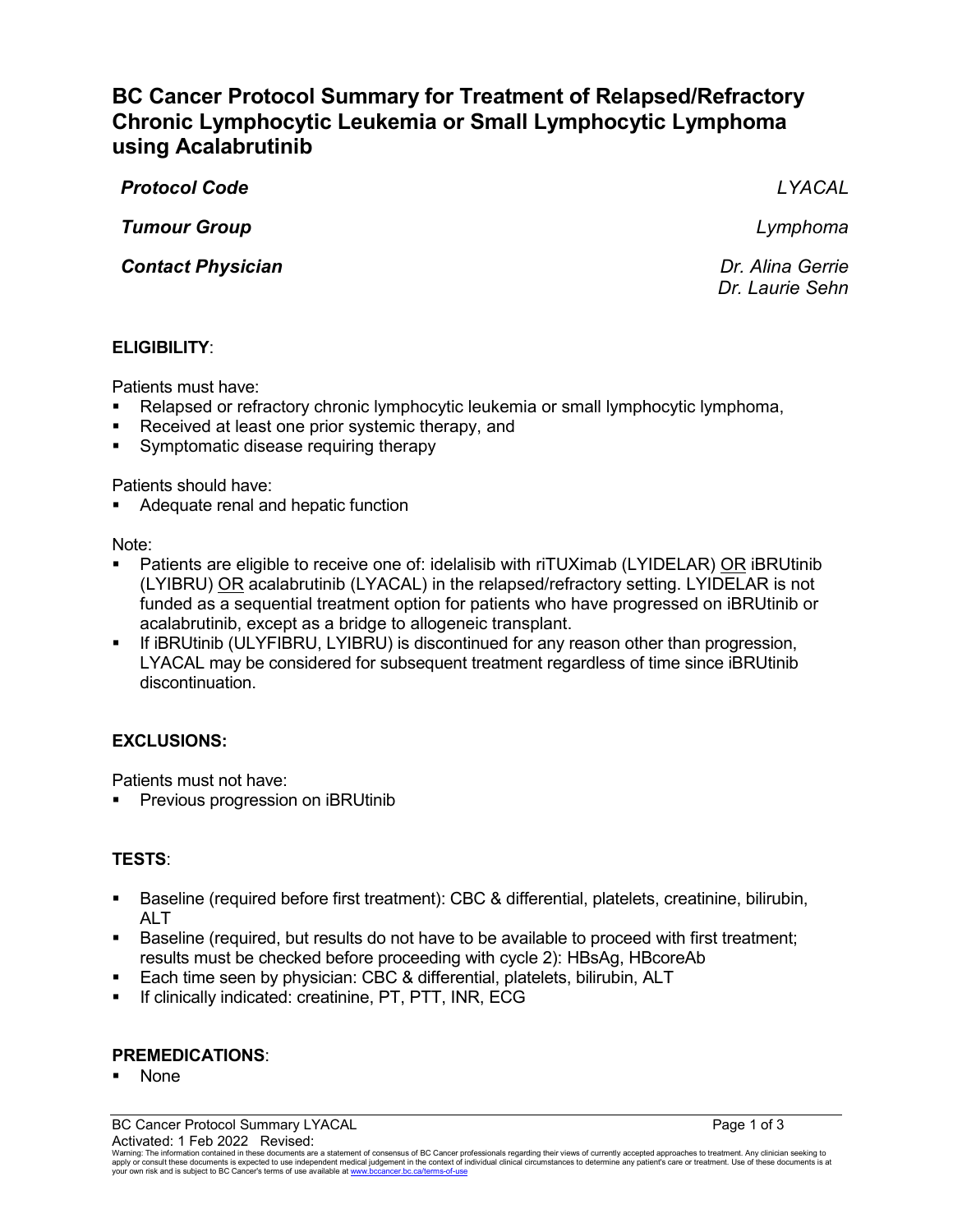## **SUPPORTIVE MEDICATIONS:**

If HBsAg or HBcoreAb positive, start lamiVUDine 100 mg PO daily for the duration of chemotherapy and continue for one year from treatment completion for patients who are HBsAg positive and for six months for patients who are HBcoreAb positive.

## **TREATMENT**:

| Drug          | <b>Dose</b>        | <b>BC Cancer Administration Guideline</b> |
|---------------|--------------------|-------------------------------------------|
| acalabrutinib | 100 mg twice daily | P <sub>C</sub>                            |

Continuously until disease progression or unacceptable toxicity

## **DOSE MODIFICATIONS**:

| <b>Toxicity occurrence</b> | Dose modification after recovery |
|----------------------------|----------------------------------|
| 1st                        | Restart at 100 mg twice daily    |
| 2 <sub>nd</sub>            | Restart at 100 mg twice daily    |
| 3 <sup>rd</sup>            | Restart at 100 mg once daily     |
| ⊿th                        | <b>Discontinue</b>               |

# **1. Myelosuppression:**

| <b>Toxicity</b>                                                                   | <b>Acalabrutinib dose</b>                                                                                                      |
|-----------------------------------------------------------------------------------|--------------------------------------------------------------------------------------------------------------------------------|
| *Grade 4 neutropenia (ANC less than 0.5 x<br>$109/L$ ) lasting longer than 7 days | Hold until ANC greater than or equal to 1.5 x<br>10 <sup>9</sup> /L or baseline level, then restart at dose<br>indicated above |
| *Grade 4 thrombocytopenia (platelets less                                         | Hold until platelets greater than or equal to 75                                                                               |
| than $25 \times 10^9$ /L) or Grade 3 (platelets less                              | x 10 <sup>9</sup> /L or baseline level, then restart at dose                                                                   |
| than 50 $\times$ 10 <sup>9</sup> /L) with significant bleeding                    | indicated above                                                                                                                |
| Non-hematological toxicity greater than or                                        | Hold until improvement to grade 1 toxicity or                                                                                  |
| equal to Grade 3                                                                  | baseline, restart at dose indicated above                                                                                      |

\*No dose reduction if decreased counts are due to disease

Warning: The information contained in these documents are a statement of consensus of BC Cancer professionals regarding their views of currently accepted approaches to treatment. Any clinician seeking to<br>apply or consult t